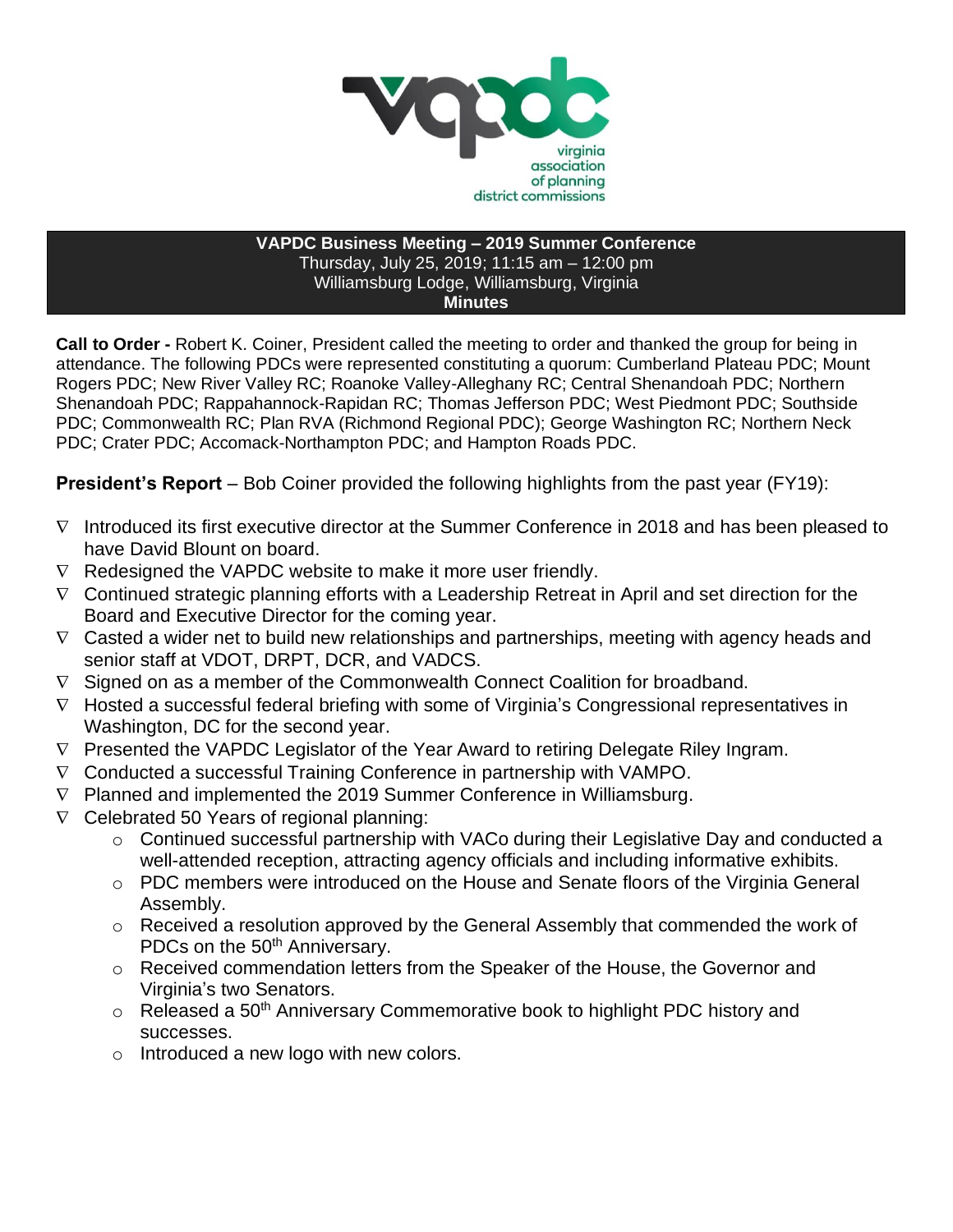**Executive Director's Report** - David Blount expressed his gratification for the support of the Board and Executive Directors during his first year as executive director. He noted that the Board has been very deliberate in its efforts to address the needs of the Association moving forward. He emphasized the initial outreach that had been made to state agencies and other partners that has helped to raise the profile of PDCs. He also noted that the VAPDC would be working in the coming year to examine the structure of the Association through a review of its bylaws and an analysis of the leadership pipeline.

**Review of Minutes** - Kevin Byrd, Secretary noted that the minutes from the 2017 Business Meeting were contained in the meeting packets provided. A motion was made and seconded to approve the minutes as presented. The minutes were approved on a voice vote.

**Treasurer's Report** - Kevin Byrd, Treasurer provided the financial reports for the membership.

 **2019 Audit Committee Report** - Robert K. Coiner, Audit Chair provided the Audit Committee report for FY19. The Audit Committee has reviewed the financial activity of the VAPDC for the past twelve-month period, beginning July 1, 2018 and ending June 30, 2019, for both the regular checking account as well as the Market Index (Investment) account and has determined that all activity was relevant to the operations of the Association, and fell within the guidelines for expenditures as detailed in the budget and approved by the Board of Directors.

The Audit Committee consisted of Robert K. Coiner, Mayor of Gordonsville, Rappahannock-Rapidan RC, VAPDC Audit Committee Chair; Stephanie Creedle, Southside PDC; Dennis Morris, Executive Director, Crater PDC; and Kevin Byrd, Executive Director, New River Valley RC, VAPDC Secretary/Treasurer.

- **2018-2019 Financial Report** -Treasurer Kevin Byrd provided the year-end balance sheet financial report as of June 30, 2019. He noted that VAPDC's total assets totaled \$189,941.46. A motion was made and seconded to approve the FY19 Financial Report. It was approved on a voice vote.
- **Approval of FY20 VAPDC Budget** Kevin Byrd noted that the draft budget for FY19 was included in the Business Meeting packets. Kevin noted that the Board of Directors has recommended approval of the draft budget. A motion was made and seconded to approve the FY20 proposed budget was approved on a voice vote.

# **New Business**

 **PDC Responsibilities and Funding Ad Hoc Committee Report** – Robert Coiner and David Blount prepared the following report and recommendation to the membership for approval:

**Background:** In the Fall of 2018, an Ad Hoc Committee was established to examine state funding for planning district commissions and their roles and responsibilities as required by State Code. Group members reviewed various documents related to this charge prior to their discussions. It was noted that state funding to the 21 PDCs in FY08 was approximately \$2.5 million, while the current budgeted amount (for FY20) of \$1.8 million is about 27.5% less than the FY08 amount.\* It also was noted that PDCs provide value beyond their regions to their state and federal agency partners. This includes identifying and addressing critical community development needs and administering and brokering key local and regional projects of importance to the agencies. In order to do this, PDCs depend on state funds for to help maintain a basic level of core competency. A key barrier to successful, sustained regional collaboration is insufficient funding to initiate or sustain collaboration.

*Recommendations*: The VAPDC should embark on a process, as outlined below, that has the goal of increasing state funding for PDCs:

1. The VAPDC should work with the Department of Housing and Community Development to request that a lump sum increase in PDC funding be recommended for inclusion in the